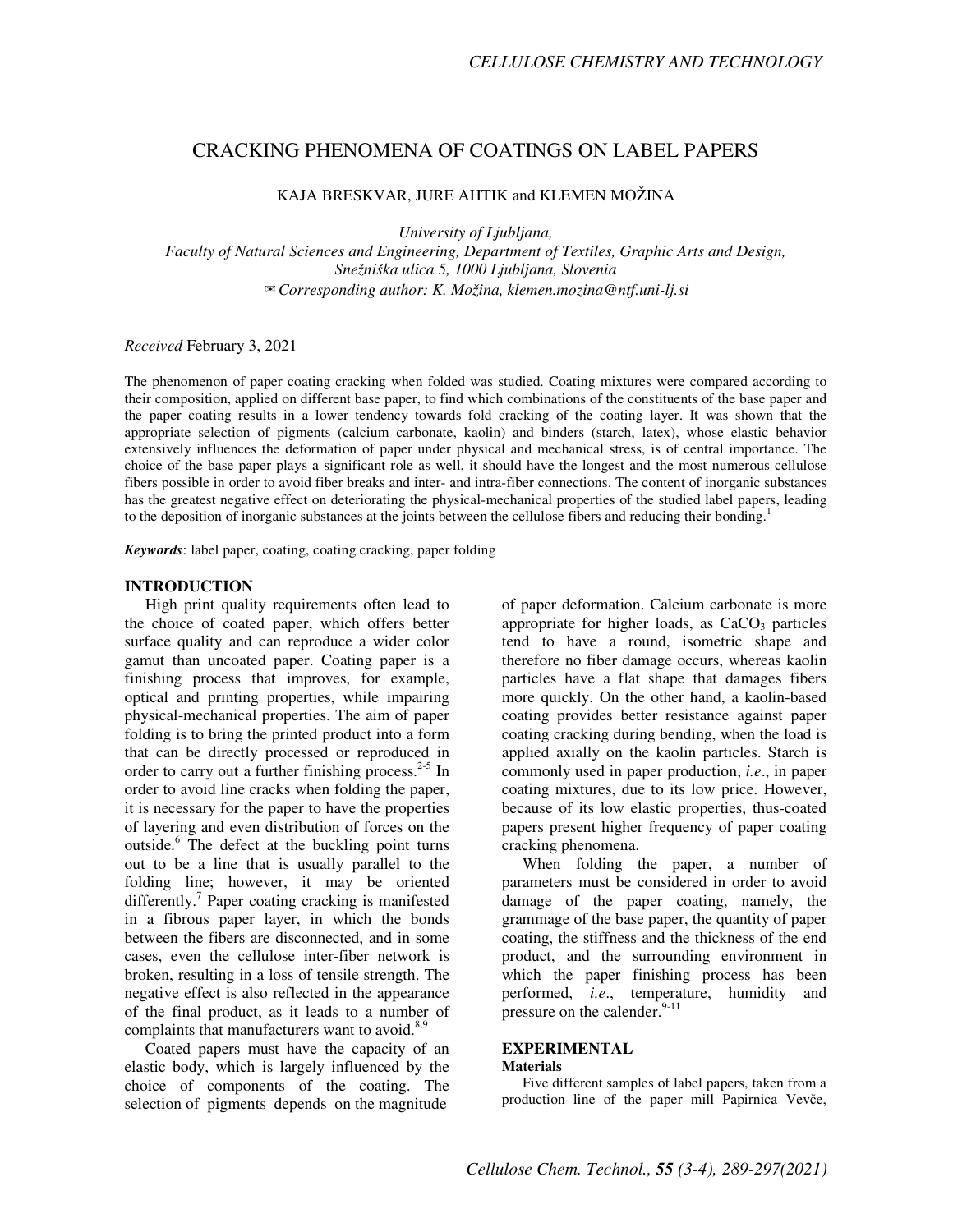were investigated, namely, PackPro 7.1 (in this study, denoted as S1; G = 71.0  $g/m^2$ ), NiklaPack (S2; G = 79.0  $g/m^2$ ), NiklaSelect 8.0 (S3; G = 70.0  $g/m^2$ ), NiklaPET 7.0 (S4;  $G = 70.0$  g/m<sup>2</sup>) and PackPro 7.5  $(S5; G = 71.2 \text{ g/m}^2)$ .

Paper samples were selected according to the tendency towards a higher quality of the end product and reduced complaints arising from phenomena of paper coating cracking. The examined coated label samples were selected as the most common paper products of the paper mill Papirnica Vevče. Specimens differed in terms of the raw material and the paper coating composition, but they all had in common oneside paper surface coating, *i.e*., the wire side, and were adequate for the lamination process.

At the paper mill, paper samples S1, S2 and S5 are intended for the production of flexible packaging, samples S3–S4 are meant for labels on non-returnable packaging, *i.e.*, bottles, cans, jars, plastic packaging, *etc*. S1 and S5 are produced from wood-free cellulose fibers, while S2–S4 are produced from groundwood pulp. The studied label papers are suitable for the following printing techniques: offset, rotogravure and digital printing.<sup>13-17</sup>

#### **Methods**

The experimental methods were divided into two groups. In the first, the basic, surface and structural properties were studied (grammage, density, specific volume, moisture and ash content, roughness/porosity, contact measurement of roughness with a profilometer, tensile strength and elongation, and flexural and Clark stiffness).

In the second series, we examined the compositions of the coating blends and the base paper of the selected paper samples to determine the propensity towards cracking of the paper surface coating. Selected paper samples were further on offset printed with a black ink and folded under 1 kg load conditions for a period of 1 minute. This was followed by image analysis of the printed and folded samples. The images were captured using a Leica S9i optical microscope, preprocessed in Adobe Photoshop and analyzed with MathLab. All the tests carried out in the study were repeated on 10 specimens per sample.

# **RESULTS AND DISCUSSION**

## **Microscopy and image analysis**

Figure 1 shows the area of the unfolded samples of the coated label papers studied. The paper samples are coated with a different amount defined as the sum of the precoat and the print coat from the paper mill production specifications. The smallest amount, *i.e.* 14.0  $g/m^2$ , was applied to S5 and the largest – to S2,  $i.e. 20.7$  g/m<sup>2</sup>.

Figure 2 shows the degree of cracking of the paper coating after folding in machine direction

(MD) and in cross-direction (CD). Overall, the cracking of the paper coating is more pronounced in MD, *i.e*., for all the paper samples (S1–S5) studied. The most obvious cracking of the paper coating after folding, *i.e.* in both directions (MD/CD) is seen in Figure 4 for S3 and the least obvious one – for S2 (Fig. 2). S5 shows a strong contrast between the cracking of the paper coating between MD and CD (Fig. 6), in CD the cracking of the paper coating being almost not visible.

The results regarding the extent of paper coating cracks were calculated using pixel differences between the images of the unfolded and folded paper samples, and are shown in Table 1. A comparison of the values from Table 1 reveals that the highest paper coating crack area (AC) is recorded for S3, *i.e.* 7.26%, and slightly lower – for S4, *i.e.* 7.10%. The paper sample with the lowest AC is S5, *i.e.* 5.30%. Comparing the extent of cracking in the samples with the highest and the lowest values, there is a difference of 30.5%.

The ratio of cracks to fibers is of 17.75%, and the tendency of cracking in the paper coating is lower in CD, *i.e.* AC–CD = 5.69%, than in MD, *i.e.* AC–MD = 6.91%. The difference results from the influence of a pronounced anisotropy, which is reflected in the mechanical properties as a function of the direction of measurement, since the folding of the paper in MD leads to paper coating cracks perpendicular to the direction of fiber flow and parallel to the direction of bending.<sup>18</sup> Despite the overall higher percentage of crack volume (CV) in MD, this observation does not apply without restriction to all the paper samples examined.

Paper coating cracking in CD on S1 and S2 is greater  $(\triangle ACS1[CD/MD] = 0.52\%;$  $\triangle$ ACS2[CD/MD] = 2.13%) than on the other three samples, *i.e*., S3–S5. The largest variation in the cracking of the paper coating of the studied samples, according to the orientation of the cellulose fibers, can be observed in S3, where the difference is of 70.1% (Fig. 8). A comparison of the thickness value with the paper coating cracking data proves that the thinnest sample is the least susceptible to paper coating cracking, since the thickness of the paper is also affected by the amount of paper coating applied on the paper surface. The effect of the coating amount on the occurrence of paper coating cracking phenomena lies in the basic hypothesis that the amount of coating applied to the paper surface is proportional to the extent of occurrence of paper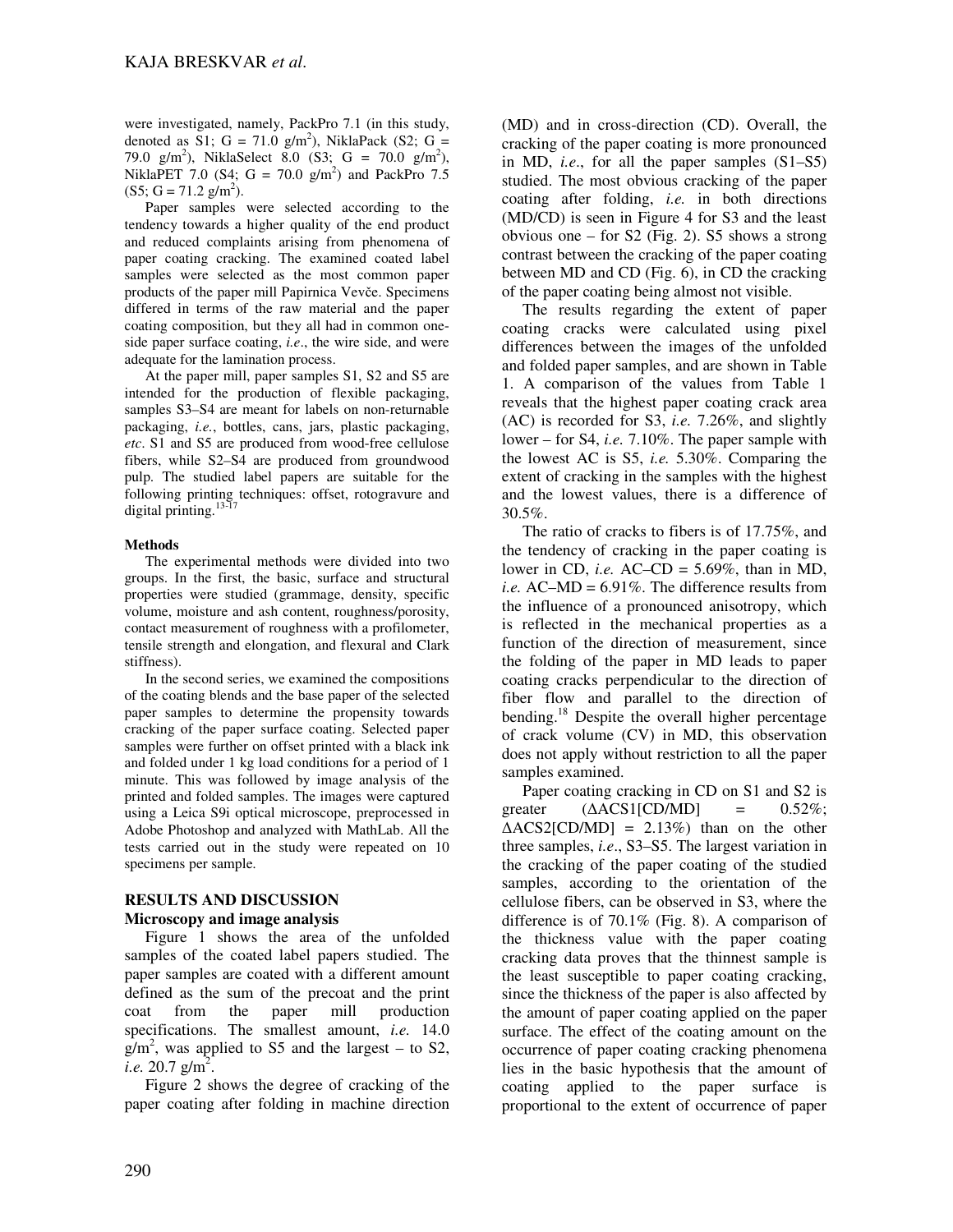coating cracking. The amount of paper coating was determined as the sum of primer, *i.e.* PC, primer coating, and print coating, *i.e.* SC, second coating. S5 is a paper type exhibiting a high

correlation to the amount of paper coating; it has the lowest amount of coating applied to the base paper, *i.e.* 14.0 g/m.<sup>2</sup>



Figure 1: Unfolded offset printed paper samples





Figure 2: S1 − paper coating cracking after folding in MD and CD





Figure 3: S2 − paper coating cracking after folding in MD and CD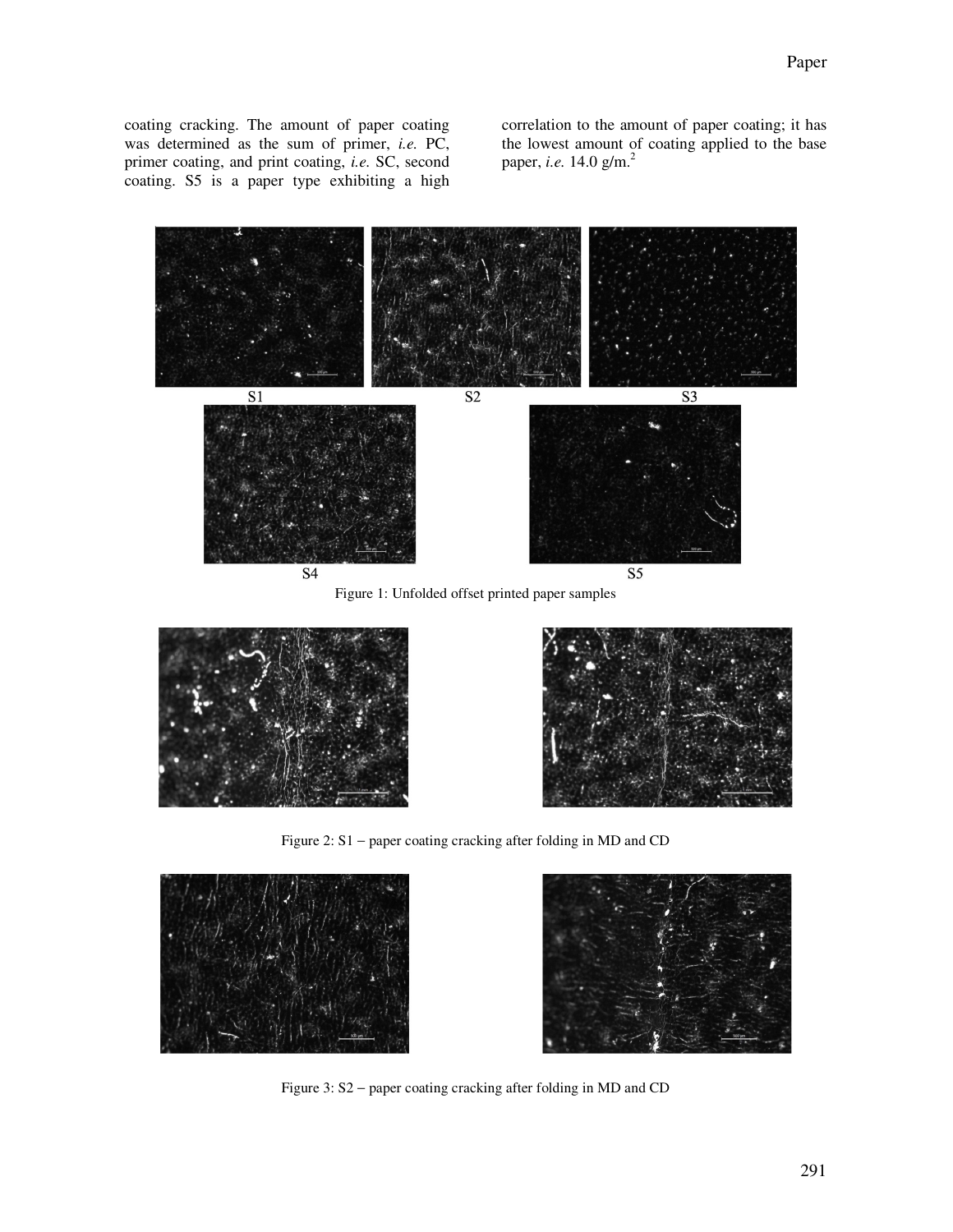

Figure 4: S3 − paper coating cracking after folding in MD and CD





Figure 5: S4 − paper coating cracking after folding in MD and CD





Figure 6: S5 − paper coating cracking after folding in MD and CD

|    |    | Extent of paper coating cracking           |    |    |
|----|----|--------------------------------------------|----|----|
|    |    | Area of paper surface coating crack $(\%)$ |    |    |
| S1 | 92 | 83                                         | ς4 | 55 |

Table 1

|     | it determines the proportion of |      |      | fibers lead to faster a |      |
|-----|---------------------------------|------|------|-------------------------|------|
| AC. | 5.81                            | 5.68 | 7.26 | 7.10                    | 5.30 |
| MD  | 5.55                            | 4.61 | 8.08 | 8.18                    | 8.17 |
| CD  | 6.07                            | 6.74 | 7.17 | 6.03                    | 2.44 |

The ash conten inorganic materials in the paper, which can be as high as 40% for graphic papers. Inorganic fillers attach to the cellulosic fibers and reduce the bonding among the fibers and the interweaving by acting as a physical barrier. Weaker bonds among

faster and more intense cracking, especially in papers that have lower strength, because their cellulose fibers are shorter and fewer in number. This leads to a more rapid breakage of the fibers and to a rupture of the links among the cellulose fibers in a macrofibrillar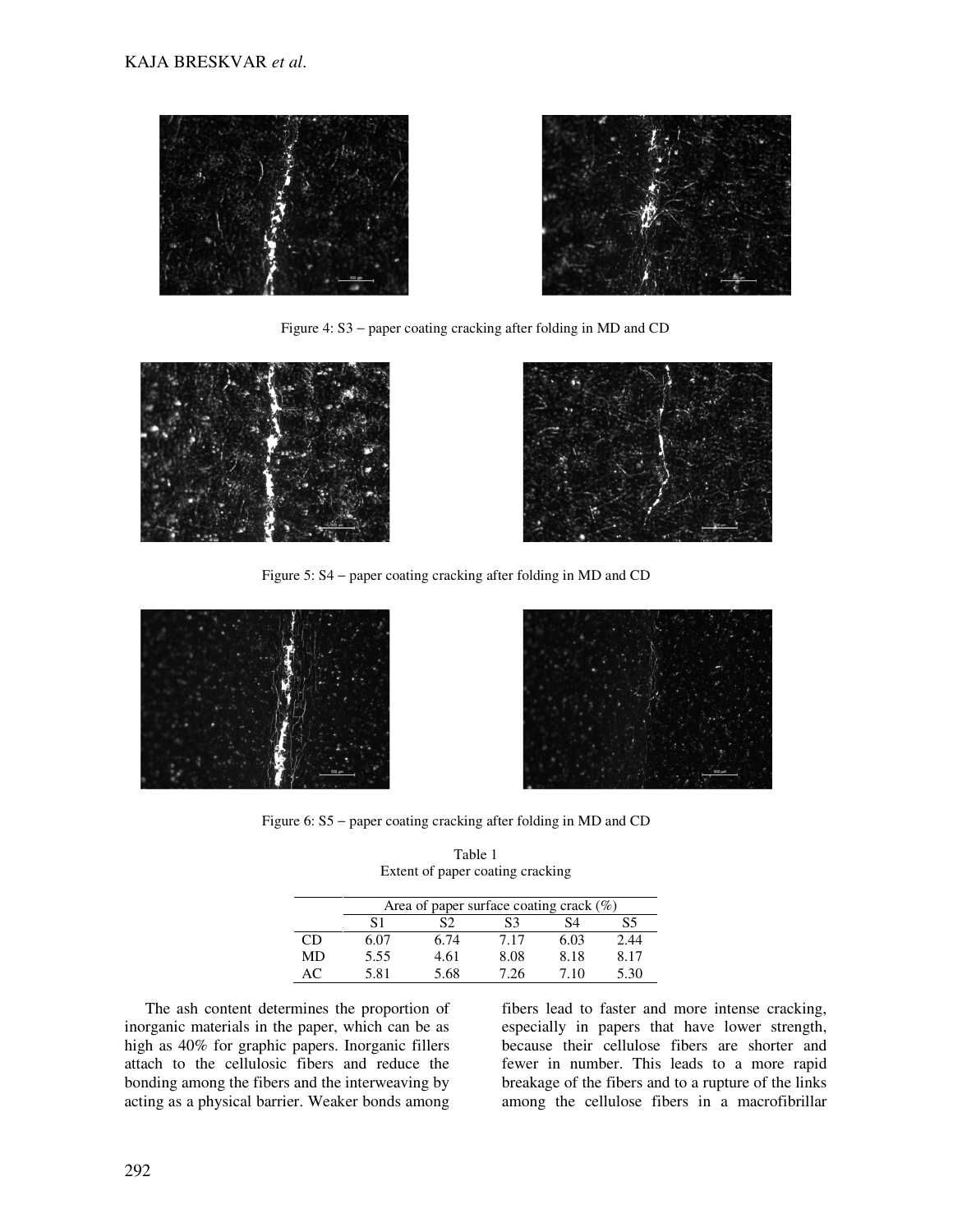network. From the manufacturer's data, calcium carbonate H60 is present in the primer layer of all the samples, except S4, where only starch was used (Table 4). Coarse and/or fine kaolin is also present as pigment in S1-S5. For S2 and S5, only coarsely ground kaolin is used in SC, while for S1, S4 and S5, finely ground kaolin is used. Calcium carbonate and kaolin are used as a combination in the composition of the coating mixture to fill the gaps between the fibers. The result is a reduction in the naturally embossed surface of the paper. The ash content in the papers is found in the following order:  $S3 (19.56\%) < S5$  $(20.31\%) <$  S2  $(21.17\%) <$  S4  $(23.46\%) <$  S1  $(24.24\%).$ 

Figure 7 shows the results of the coating percentage on the paper and the amount of  $CaCO<sub>3</sub>–H60$  in the coating mixture. It can be remarked that the  $CaCO<sub>3</sub>–H60$  content in the coating had the greatest negative effect on the appearance and extent of cracking of the paper coating. S4 contains only starch in PC, which has the same negative influence on the appearance of the paper coating cracks, *i.e.* it becomes rigid and not flexible enough to withstand the stresses.

According to the distribution, S4 confirms the assumption that the amount of inorganic components in the coating has an influence on the extent of paper coating cracking, while for S1–S3, the correlation between the measured values cannot be confirmed to this extent. In particular, S3 stands out for its lowest ash content determined (19.56%), while it shows the highest tendency towards paper coating cracking, namely

in MD and CD, which can be attributed to the coating composition of S3, *i.e.* it has the highest proportion of H60 in the PC, 83.85% (Table 4). A higher percentage of calcium carbonate H60 means a larger number of large carbonate particles, which has a negative effect on the extent of cracking in the paper coating. To reduce the extent of cracking in the paper coating, it is more advisable to replace the H60 with an H90, since the latter has smaller and finer  $CaCO<sub>3</sub>$  particles, which are more likely to be evenly distributed on the paper surface, giving it a more homogeneous structure, and therefore making it subject to a lower extent of cracking.

Kaolin is a pigment with flat-shaped particles and is a favorable choice when it comes to avoiding physical deformation, *i.e.* bending in the axial direction, and preventing paper coating cracks. A higher proportion of coarse kaolin, *i.e.*, larger particles with a flat surface in the coating mixture applied to S3, means an increase in the risk of bending perpendicular to the axis of the particles and, consequently, a higher probability of the occurrence of paper coating phenomena.<sup>19–</sup> <sup>23</sup> Both natural (starch) and synthetic (styrenebutadiene-latex) binders were used in all the paper coating mixtures, except in the PC for S3, where only starch was used (Table 4).

In Table 2, the samples are arranged according to the content of the binders (latex and starch) and pigments (H60 and H90) studied, from the lowest to the highest amount in the composition of the paper coating mixture.



Figure 7: Share of coating applied on paper surface and amount of  $CaCO<sub>3</sub>–H60$  in coating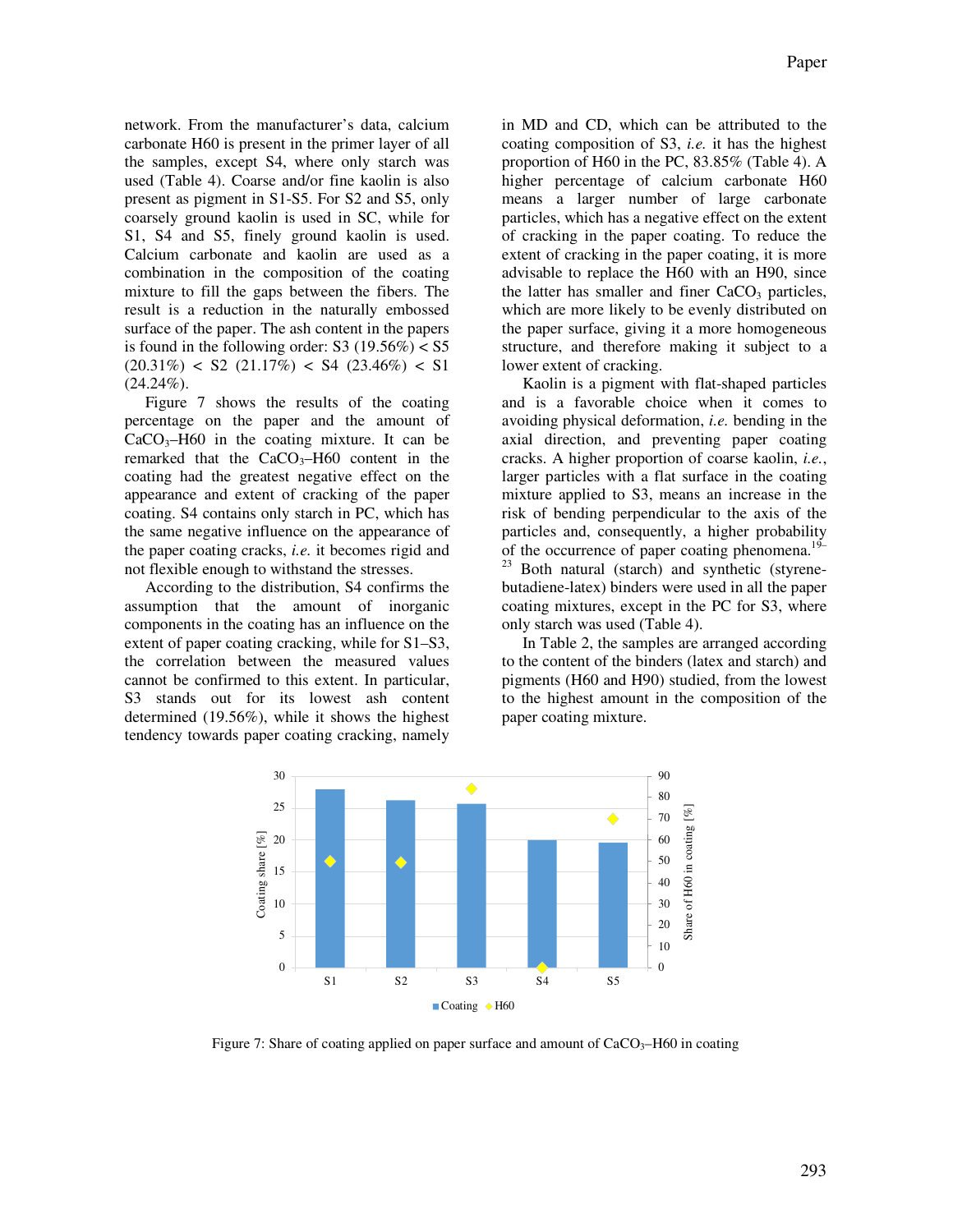|    | H60       | H90            | Latex        | Starch    |
|----|-----------|----------------|--------------|-----------|
|    | $S1 = S2$ | $S1 = S5$      | S4           | S1        |
| 2. | S5        | S2             | S5           | $S2 = S3$ |
| 3. | S3        | S <sub>3</sub> | S1           | S5        |
|    | S4        | S4             | S3           | S4        |
|    |           |                | $\mathbf{S}$ |           |

Table 2 Arrangement of samples according to the content of pigments and binders

| Table 3                             |  |
|-------------------------------------|--|
| Cellulose fiber ratio in base paper |  |

| Quantity of cellulose fibers $(\%)$ |            |                 |          |              |              |  |
|-------------------------------------|------------|-----------------|----------|--------------|--------------|--|
|                                     | Eucalyptus | Deciduous woods | Conifers | <b>BCTMP</b> | Fresh filler |  |
|                                     |            |                 | 36       |              | U.U          |  |
| S <sub>2</sub>                      | 25         |                 | 25       |              | 0.0          |  |
| S3                                  |            |                 | 23       |              | 1.0          |  |
| S4                                  | 20         |                 | 22       |              | 0.6          |  |
| S5                                  |            |                 |          |              |              |  |

| Table 4                                                  |  |
|----------------------------------------------------------|--|
| Share of significant components in paper coating mixture |  |

|                |        | Film press $(\% )$ |        | Blade coater $(\%)$ |        |  |
|----------------|--------|--------------------|--------|---------------------|--------|--|
|                | Starch | H60                | Kaolin | H <sub>90</sub>     | Kaolin |  |
| S <sub>1</sub> | 6.67   | 50.05              | 33.37  | 25.72               | 60.02  |  |
| S <sub>2</sub> | 7.39   | 49.24              | 32.83  | 30.05               | 55.81  |  |
| S <sub>3</sub> | 7.34   | 83.85              | 32,83  | 29.05               | 58.11  |  |
| S <sub>4</sub> | 100.00 | 0.00               | 0.00   | 69.80               | 17.45  |  |
| S <sub>5</sub> | 17.42  | 69.68              | 0.00   | 26.00               | 60.67  |  |



Figure 8: Area of paper surface coating crack and ash content

In the coatings of the studied samples of label papers, starch is present in all the mixtures, but in different amounts, of the primer coat. S4 contains the highest value of the primer coat (8.72%), which also means the highest tendency of the paper coating to crack. This could be caused by the high content of natural binder, *i.e.* starch, which has a hard, film-forming property, with lower elasticity capacity, and is more prone to



Figure 9: Area of paper surface coating crack and degree of anisotropy

cracking in the dry state than latex. Latex is, therefore, an infallible binder in modern paper production plants, with its distinct viscoelastic properties helping to improve stiffness, as a response to tension and elongation, *i.e.* to mechanical stress.<sup>24-26</sup>

The low starch content results in low cracking tendency of the paper coating, as measured in S1 and S2. The starch content in the paper coating of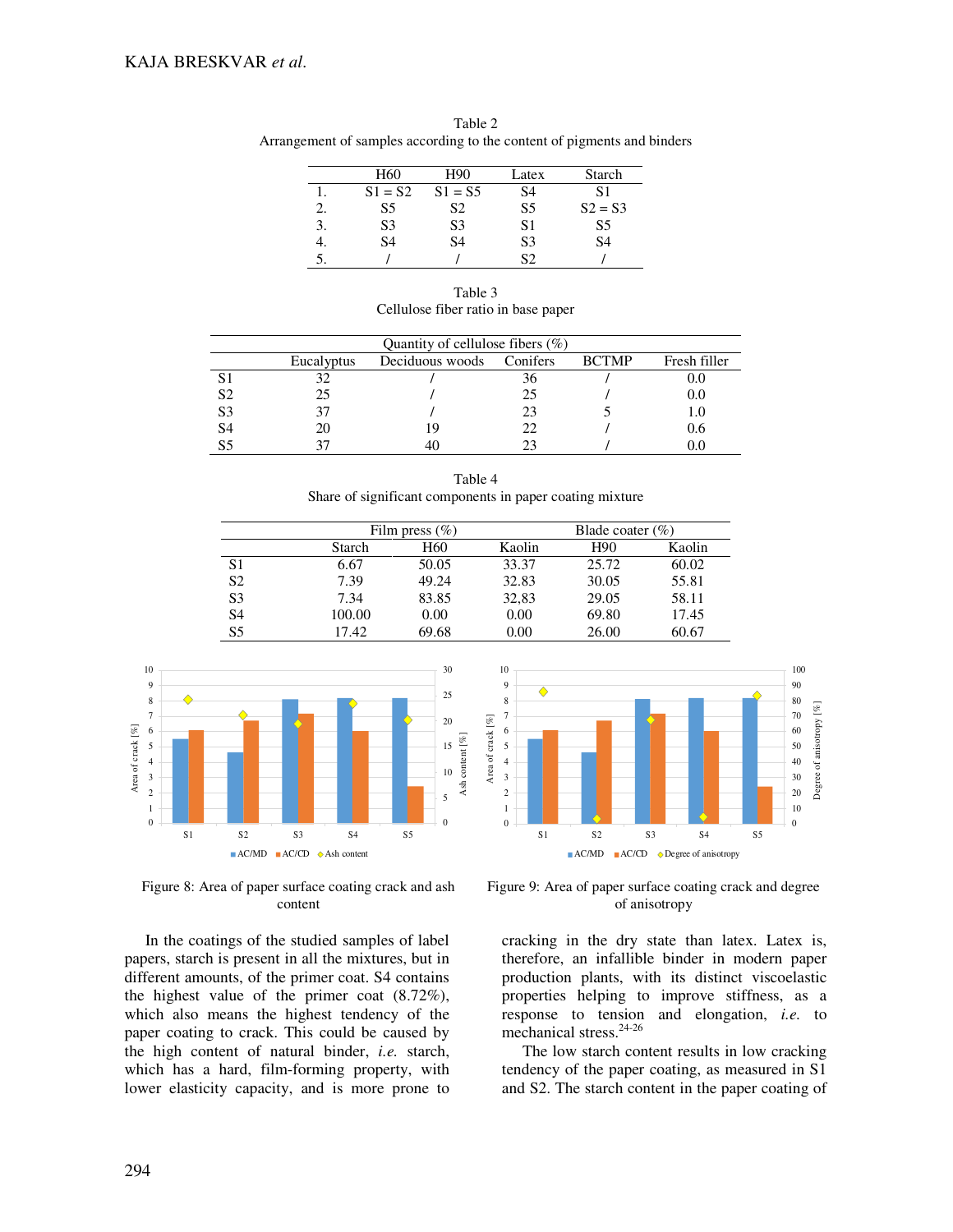S1–S3 and S5 is lower than that of S4, *i.e.* 80- 92%. Coated papers containing higher percentage of latex are more flexible and stiffer, which is confirmed by the agreement between the coating crack volume data listed in Table 2 and the latex content in S2–S4. S5 is the sample with the lowest latex content, but at the same time, it is the most resistant to paper coating cracking phenomena (5.30%), while S3 has the highest latex content (16.32%) and the lowest resistance to paper coating cracking (7.62%) among the studied paper samples. Coated paper is a composite material and each of the components contributes to the overall behavior of the material under physical and mechanical stress. In the case of S3, despite the high content of highly elastic latex, the cracking of the paper coating is more influenced by the higher amounts of  $CaCO<sub>3</sub>–H60$ and coarse kaolin present in the coating blend in the largest amount among the studied paper samples, *i.e.* S3 CaCO<sub>3</sub>–H60 [PC] = 83.85% and coarse kaolin  $[SC] = 29.05\%$  (Table 4).

Figure 9 shows the relationship between the degree of anisotropy and the extent of cracking in the paper coating. Anisotropy is a change in physical properties as a result of the differential orientation of cellulose fibers in the paper fibril structure. Anisotropic properties directly affect the shrinkage and elongation at break of the paper, *i.e.*, the elasticity of the paper.  $27.28$  As shown in Figure 9, S1 (85.71%) and S5 (83.04%) have the highest degree of anisotropy. S2 (3.17%) and S4 (4.65%) have much lower anisotropic properties. A high degree of anisotropy means that the orientation of the fibers is predominantly in the MD direction, which affects the bending properties due to the difference in fiber orientation.<sup>29</sup> In the studied paper samples, the influence of anisotropy can be seen in S2, which has a low paper coating cracking rate and low anisotropy. S3 has a relatively high degree of anisotropy and also exhibits the highest tendency for paper line cracking (7.62%) under load.

When comparing the raw material composition of the base paper (Table 3) and the extent of coating cracking (Table 1), the influence of individual raw material contents on the tendency of paper coating cracking was found. The paper industry mainly uses hardwoods (eucalyptus, birch, poplar and beech) and softwoods (spruce, pine and fir) for paper production. The correct ratio between short (hardwood) and long (softwood) fibers, their fibrillation, as well as the sanding and fillers, are decisive for the quality of the end product. The loading behavior of the paper depends mainly on the quality and quantity of cellulose fibers, and the parameters of the paper machine must also be taken into account.<sup>30–</sup> All the paper samples studied contain deciduous fibers, *i.e.* S1–S3 contain only eucalyptus fibers and conifers. S5 has the optimal formulation, in terms of paper coating appearance, while at the same time, containing the highest total content of broadleaf cellulose fibers  $(\sum$  (broadleaf + eucalyptus) = 77%). The interweaving of cellulose fibers is higher in hardwood, which leads to a higher elastic response to external physical and mechanical stresses, *i.e.* also to a higher buckling strength. The higher density of hardwood and the greater wall thickness of cellulose fibers provide a stronger structure and a better response to external stresses. $^{33,34}$  The experimental results are also consistent with the theoretical starting points in other cases, as the S1 and S3 samples, which achieve a high degree of cracking in the paper coating, while containing a low proportion of hardwood cellulose fibers, which translates into a low resistance to mechanical stresses. Bleached chemical wood pulp is present only in S3, *i.e.* in the paper sample with the highest measured crack volume (AC =  $7.62\%$ ), amounting to 5%. The effect on the appearance of cracking in the paper coating, in relation to the raw material composition, was most evident when comparing the use of fresh filler in the paper composition of the studied paper samples, where the correspondence between cracking and fresh filler was identical in order  $(S3 > S4 > S1, S2$  and S5). Samples S3 and S4 are the only ones containing fresh filler  $(S3 = 1.0\%$  and  $S4 = 0.6\%)$  and, at the same time, the samples in which cracking due to paper coating was observed most frequently (AC;  $S3 = 7.62\%$  and  $S4 = 7.10\%$ ), which is explained by the fact that the higher filler content worsens the flexural strength after coating.

### **CONCLUSION**

In the selection of paper surface coatings, it is of major importance that the coating penetrates the paper structure and evens out the topographical relief of the paper surface, so that the final product is capable of handling the high printing speeds with optimum printing properties, *i.e.* printability and runnability. In this study, papers with different coating formulations were evaluated in terms of their resistance to paper coating cracking. Label papers are one of the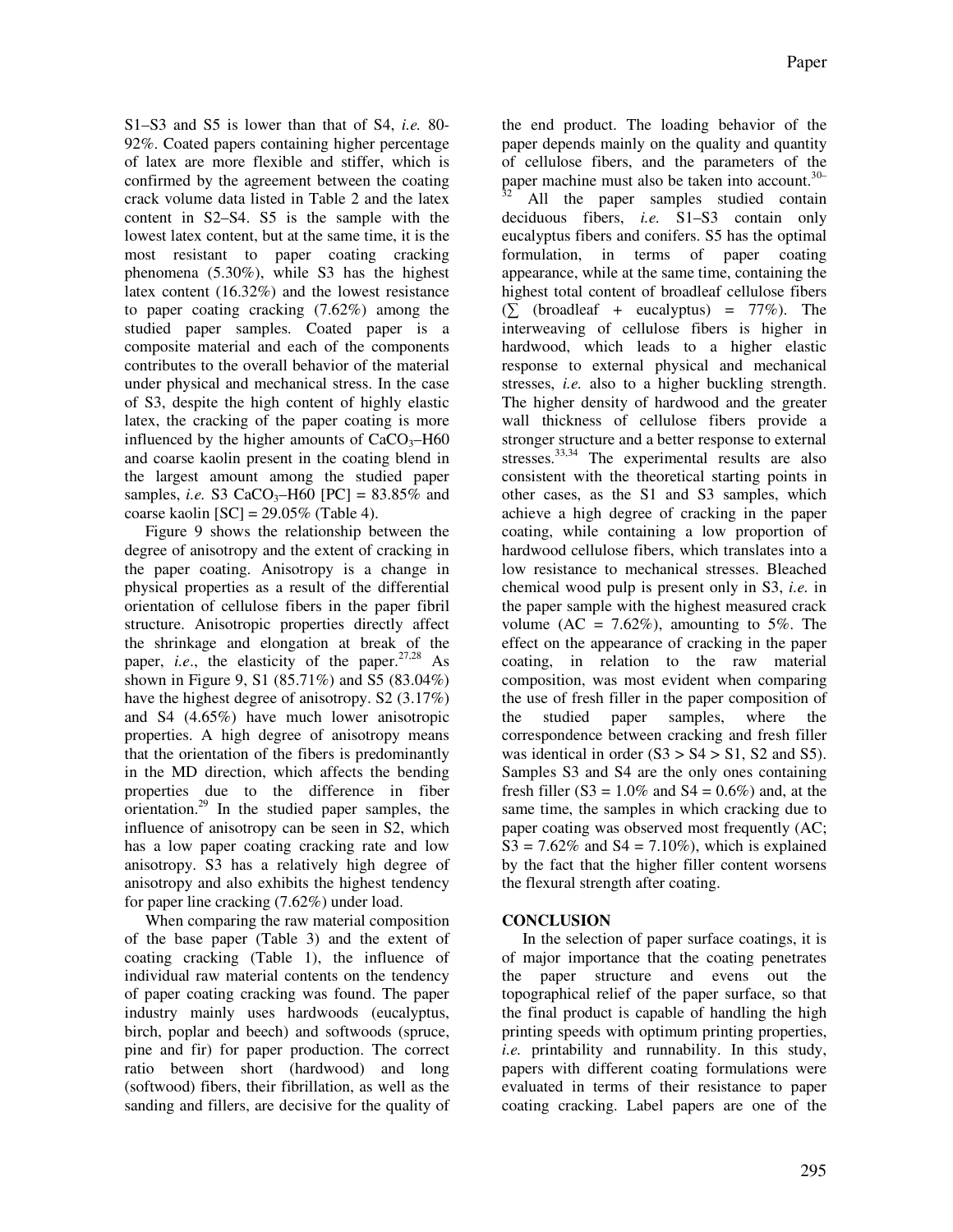remarkable paper products that are gaining importance year by year, due to the everincreasing importance of the packaging industry. As the label paper undergoes a finishing process, it is also folded. The printed product must meet the high expectations of the customers and be of the highest possible quality. Printing ink, especially black ink, is the most reproducible ink, as it immediately indicates any irregularities in the paper composition. From the findings of the study, it may be concluded that, when  $CaCO<sub>3</sub>$  is used in a paper coating formulation, H60 should be totally replaced, or at least partially substituted by H90 in a sustainable, *i.e.* economic, percentage, to avoid extensive cracking in the paper coating and thus, market complaints.

## **REFERENCES**

K. Možina, PhD Thesis, University of Ljubljana, Faculty of Natural Sciences and Engineering, Ljubljana, Slovenia, 2017, pp. 10-23, https://repozitorij.uni-

lj.si/IzpisGradiva.php?id=92705&lang=slv

<sup>2</sup> M. Larsson, G. Engström, D. Vidal and X. Zou, *Nord*. *Pulp Pap*. *Res*. *J*., **22**, 267 (2007), https://doi.org/10.3183/npprj-2007-22-02-p267-274

<sup>3</sup> Y. Wiputri and P. Englezos, *Recent Pat*. *Eng*., **1**, 177 (2007),

https://doi.org/10.2174/187221207780832138

4 S. Wang, P. Ihalainen, J. Järenström and J. Peltonen, *J*. *Disper*. *Sci*. *Technol*., **30**, 961 (2009), https://doi.org/10.1080/01932690802646447

<sup>5</sup> U. Forsström, PhD Thesis, Helsinki University of Technology, Espoo, Finland, 2003, pp. 27-29, https://aaltodoc2.org.aalto.fi/bitstream/handle/1234567 89/2190/isbn9512269112.pdf?sequence=1&isAllowed  $=y$ 

<sup>6</sup> K. Možina, J. Ahtik, Š. Bečaj, U. Kranjc, M. Pivar *et al*., in *Procs*. *8 th Conference on Information and Graphic Arts Technology*, Ljubljana, Slovenia, June 7- 8, 2018, pp. 69-71, https://www.ntf.uni-lj.si/igt/wpcontent/uploads/sites/8/2018/06/8\_CIGT\_Proceedings. pdf

H. J. Youn, K. Sim, K. D. Oh, H. L. Lee, C. S. Han *et al*., *Nord*. *Pulp Pap*. *Res*. *J*., **27**, 445 (2012), https://doi.org/10.3183/npprj-2012-27-02-p445-450

<sup>8</sup> R. Dickson and U. Forsström, *Nord*. *Pulp Pap*. *Res*. *J*., **17**, 434 (2002), https://doi.org/10.3183/npprj-2002- 17-04-p434-439

<sup>9</sup> C. Barbier, PhD Thesis, KTH Royal Institute of Technology, Stockholm, Sweden, 2004, p. 330-338, http://kth.diva-

portal.org/smash/get/diva2:8519/FULLTEXT01.pdf

<sup>10</sup> M. Parpaillon, G. Engström, I. Pettersson, I. Fineman, S. E. Svanson *et al*., *J*. *Appl*. *Polym*. *Sci*., **30**, 581 (1085),

https://doi.org/10.1002/app.1985.070300211

<sup>11</sup> K. Oh, D. Seo, H. Y. Youn, Y. M. Lee, S. U. Yeu *et al*., *Nord*. *Pulp Pap*. *Res*. *J*., **31**, 347 (2016), https://doi.org/10.3183/npprj-2016-31-02-p347-353

M. Černič Letnar, S. Grkman and J. Vodopivec, *Restaurator*, **27**, 46 (2006), https://doi.org/10.1515/rest.2006.46

PackPro 7.1. Tehnical sheet. Available on-line: <https://www.brigl-

bergmeister.com/sl/izdelek/packpro-7-1/>

NiklaPack. Tehnical sheet. Available on-line: <https://www.brigl-

bergmeister.com/sl/izdelek/niklapack/>

NiklaSelect. Tehnical sheet. Available on-line: <https://www.brigl-

bergmeister.com/sl/izdelek/niklaselect/>

<sup>16</sup> NiklaPET. Tehnical sheet. Available on-line: https://www.brigl-bergmeister.com/sl/izdelek/niklapet/ PackPro 7.5. Tehnical sheet. Available on-line: <https://www.brigl-

bergmeister.com/sl/izdelek/packpro-7-5/>

<sup>18</sup> K. Oh, K. Sim, Y. B. Jung, H. J. Youn, H. L. Lee *et al*., *Nord*. *Pulp Pap*. *Res*. *J*., **30**, 360 (2015), https://doi.org/10.3183/npprj-2015-30-02-p360-367

<sup>19</sup> G. Novak, in "Graphical Materials", edited by D. Gregor Svetec, D. Dolenc and G. Golob, University of Ljubljana, Faculty of Natural Sciences and Engineering, Department of Textiles, 2004, pp. 95-110 <sup>20</sup> P. A. Gane, J. P. Kettle, G. Peter Matthews and C. J. Ridgway, *Ind*. *Eng*. *Chem*. *Res*., **35**, 1753 (1996), https://doi.org/10.1021/ie950413m

<sup>21</sup> Y. Du, Y. H. Zang, and J. Du, *Ind*. *Eng*. *Chem*. *Res*., **50**, 9781 (2011), https://doi.org/10.1021/ie200807w

<sup>22</sup> S. Tyagi, A. K. Ray and Y. V. Sood, *J*. *Coat*. *Technol*. *Res*., **7**, 747 (2010), https://doi.org/10.1007/s11998-010-9261-6

<sup>23</sup> Z. Hu, X. Zen, J. Gong and Y. Deng, *Colloid*. *Surface A*, **351**, 65 (2009), https://doi.org/10.1016/j.colsurfa.2009.09.036

<sup>24</sup> A. Hedman, M. Wikström and M. Rigdahl, *Nord*. *Pulp Pap*. *Res*. *J*., **16**, 266 (2001), https://doi.org/10.3183/npprj-2001-16-04-p266-273

<sup>25</sup> R. J. Ashley, M. A. Cochran and K. W. Allen, *Int*. *J*. *Adhes*. *Adhes*., **15**, 101 (1995), https://doi.org/10.1016/0143-7496(95)98745-8

<sup>26</sup> H. Maruyama, K. Kajitani and M. Shiraishi, U.S. Patent No. 4617239A, 1986, 8 p., https://patentimages.storage.googleapis.com/94/03/e5/ d482b00e5ea99c/US4617239.pdf

<sup>27</sup> A. Kulachenko and T. Uesaka, *Mech*. *Mater*., **51**, 1 (2012), https://doi.org/10.1016/j.mechmat.2012.03.010 <sup>28</sup> A. Kulachenko, S. Lindström and T. Uesaka, in *Procs*. *Papermaking Research Symposium*, Kuopio, Finland, June, 1-4 2009, pp. 35-45